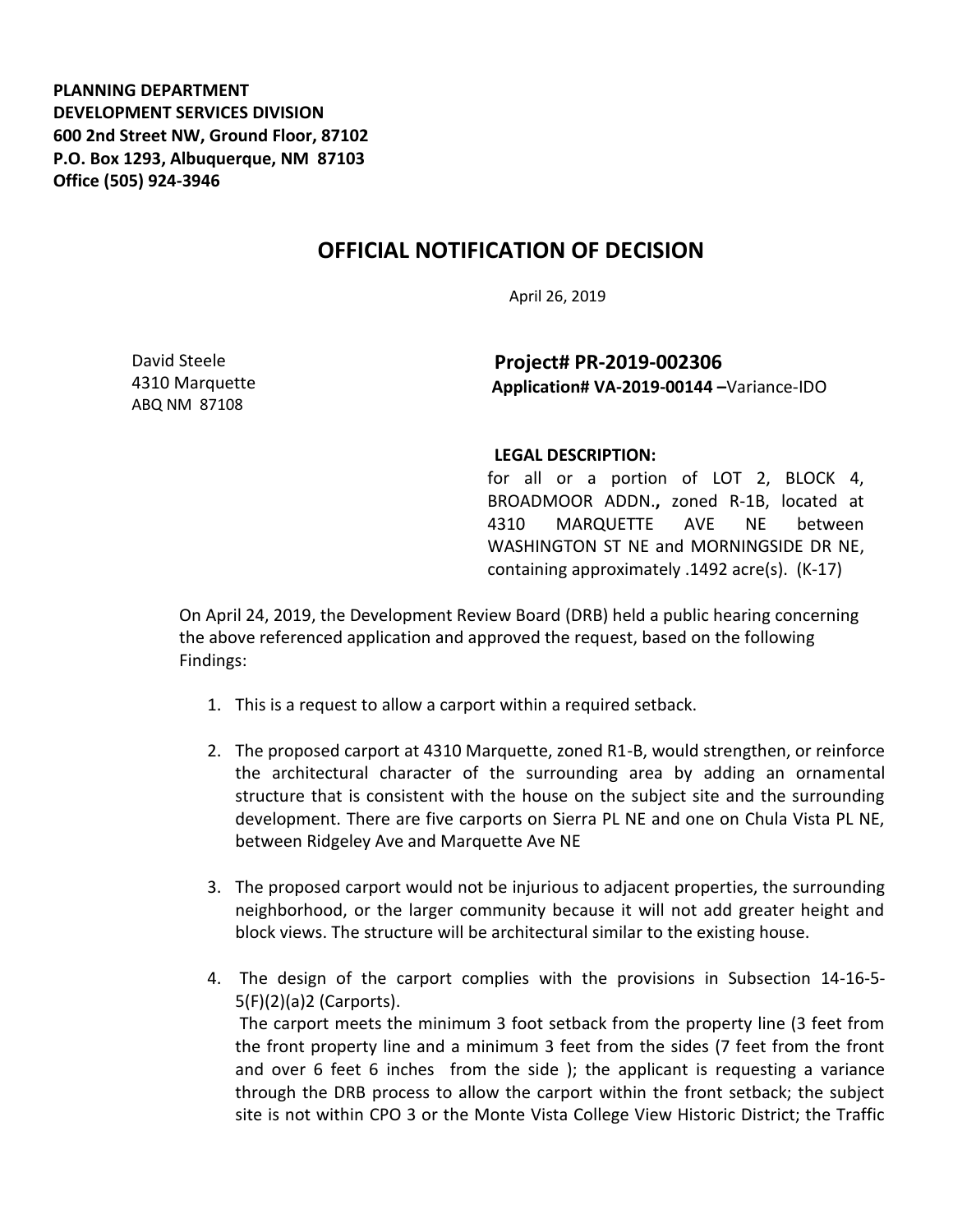Official Notice of Decision Project # PR-2019-002306 VA-2019-00144 April 26, 2019 Page 2 of 3

> Engineer has determined that the carport is not a clear site triangle issue, if constructed as shown.

- 5. The Traffic Engineer has determined that the carport wall is not a hazard to traffic visibility .
- 6. The carport will not be taller than the primary building on the lot. The carport height is 10 feet 3 inches; the house is 14 feet at the peak.
- 7. The applicant received letters of support from the adjacent property owners.
- 8. The applicant notified the Nob Hill Neighborhood Association and attended the April 8, 2019 board meeting. The board voted 5-2 in favor of supporting the request.
- 9. The approval is valid for one year; the applicant must construct the carport within that time frame or the variance is voided as of April 26, 2020.

APPEAL: If you wish to appeal this decision, you must do so within 15 days of the DRB's decision or by **MAY 9, 2019.** The date of the DRB's decision is not included in the 15-day period for filing an appeal, and if the 15<sup>th</sup> day falls on a Saturday, Sunday or Holiday, the next working day is considered as the deadline for filing the appeal.

For more information regarding the appeal process, please refer to Section 14-16-6-4(U) of the Integrated Development Ordinance (IDO). A Non-Refundable filing fee will be calculated at the Land Development Coordination Counter and is required at the time the appeal is filed.

You will receive notification if any person files an appeal. If there is no appeal, you can receive Building Permits at any time after the appeal deadline quoted above, provided all conditions imposed at the time of approval have been met. Applicants submitting for building permit prior to the completion of the appeal period do so at their own risk. Successful applicants are reminded that there may be other City regulations of the IDO that must be complied with, even after approval of the referenced application(s).

Sincerely,

Kym Dicome DRB Chair

KD/mg Tom Hladick Groff Lumber 7902 4<sup>th</sup> ST NW